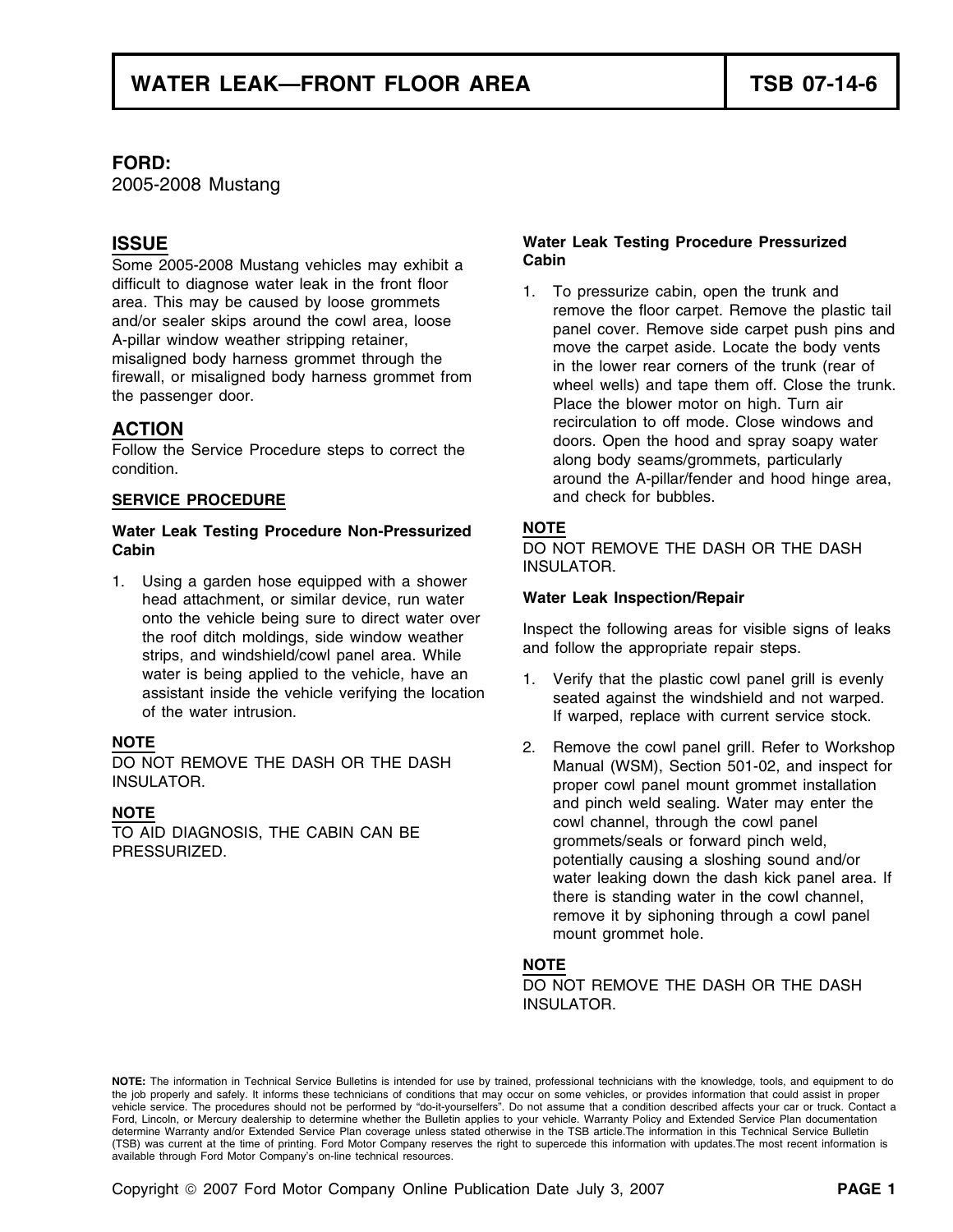# **TSB 07-14-6 (Continued)**

- 3. Verify that the ten (10) cowl panel mount 5. Check the main body wiring harness grommet tightly to the vehicle. If any are missing, or the bulkhead on the driver/passenger side. seals are damaged, replace as necessary.
	-



Figure 1 - Article 07-14-6

- harness grommet is fully seated into the 4. Inspect the cowl panel to bulk head pinch weld A-pillar. and A-pillar to cowl joint for any skips in seam sealer or excessive gaps between panels. **a.** To ensure proper sealing around the wiring
	- a. To ensure a water tight seal, apply a small TA-2 Motorcraft Repair Urethane<br>amount of TA-2 Motorcraft Repair Adhesive/Seam Sealer and reinstall the Urethane Adhesive/Seam Sealer to the grommet into the A-pillar. (Figure 4) pinch weld and work into the seam with fingertip, leaving a small amount on the edge, especially near the windshield center bracket area. (Figure 2)



Figure 2 - Article 07-14-6

**NOTE** DO NOT USE SILICONE.

- grommets and seals are installed and sealing for proper seating or mis-positioning into the
- a. Reposition the grommet into the bulkhead a. Apply a small bead of TA-2 Motorcraft $\circledast$  making sure the grommet is fully seated and Repair Urethane Adhesive/Seam Sealer Sealer sealed. If there is any aftermarket wiring around all ten (10) grommets. (Figure 1) installed through the grommet, reroute and seal as necessary. (Figure 3)



Figure 3 - Article 07-14-6 **NOTE**

- DO NOT USE SILICONE. **6.** Verify that the door to the A-pillar wiring
	- harness grommet, apply a small amount of





### **NOTE**

DO NOT USE SILICONE.